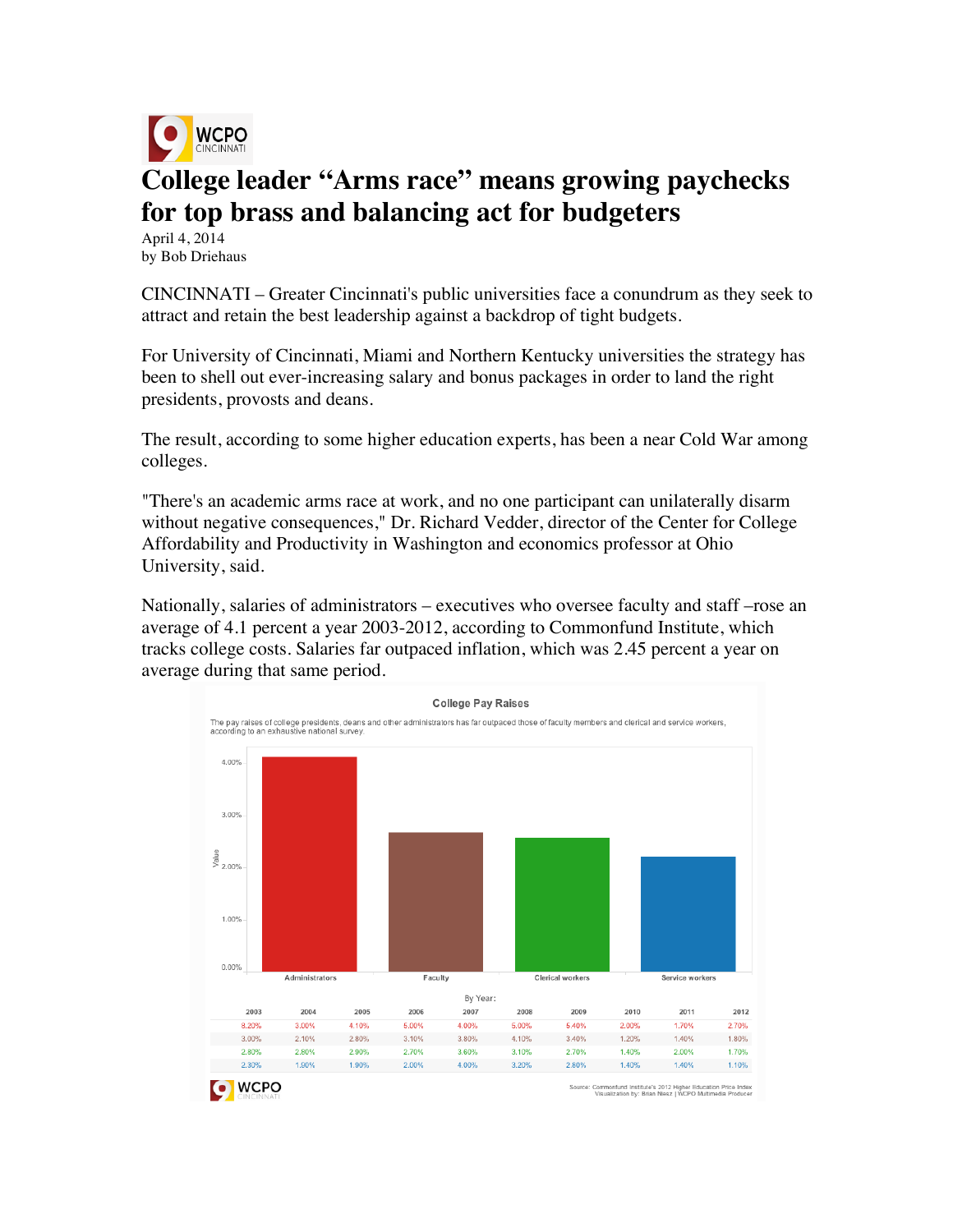A WCPO analysis of administrative salaries and bonuses, obtained through open records requests, found that the top 25 paid administrators among the three universities made an average of more than \$290,000.



Respectively, the presidents of UC, Miami and NKU made \$625,00, \$417,369 and \$380,250. UC's President Santa Ono still topped his Tri-State peers in total compensation despite turning down his bonus last year. Miami President David Hodge stands to make as much as 20 percent of his base salary in bonuses if he meets all the goals set out in his contract.

Top lieutenants enjoy higher pay as a result of growing presidential salaries in order to keep their salaries in line. UC Provost Beverly Davenport, who joined UC last July, makes \$395,000, more than NKU's president, including a \$214,000 stipend – a recently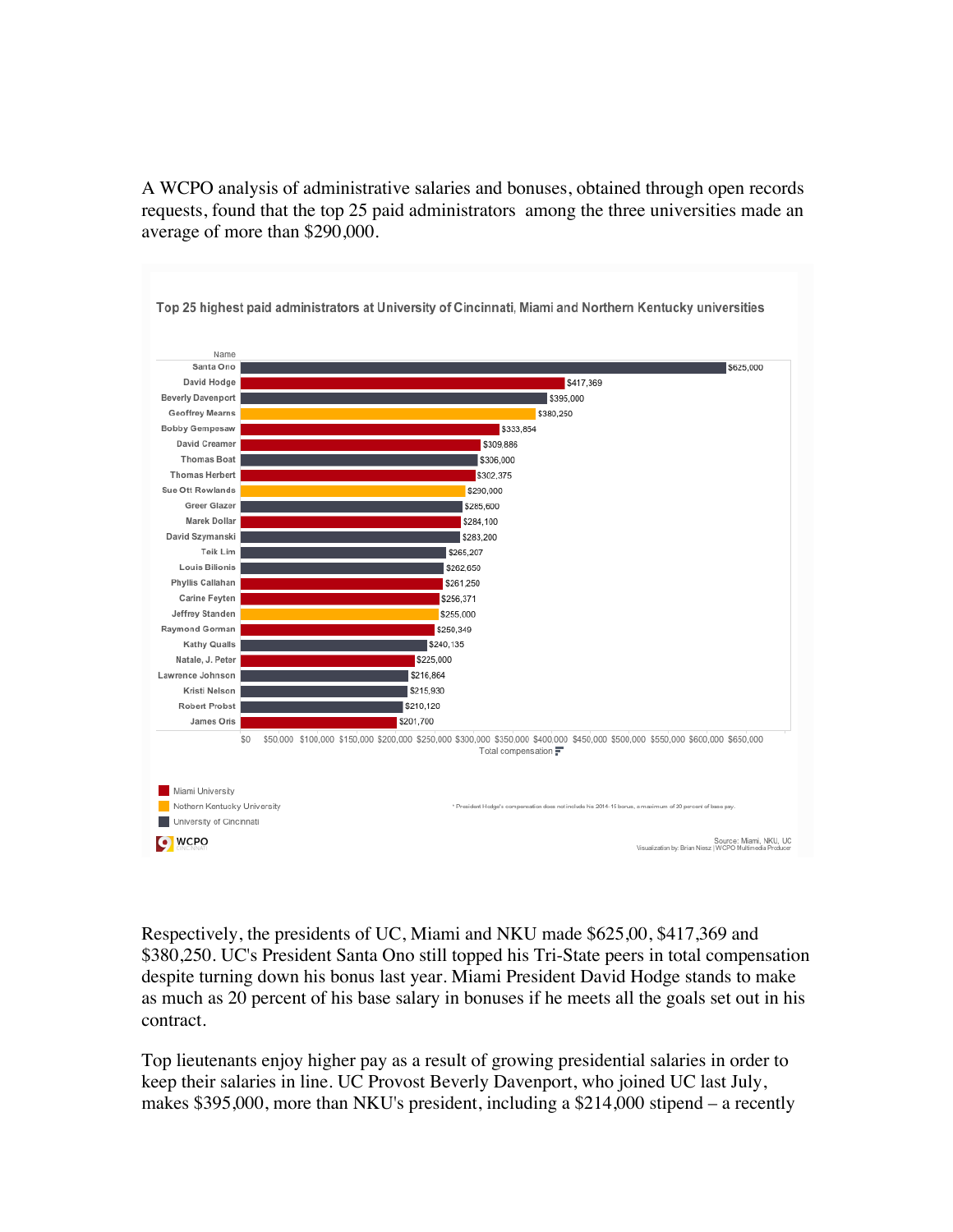employed tactic at UC that ensures administrators who return to full-time teaching revert to a lower base salary. No other administrators have a large stipend, to the knowledge of Lori Griffin of UC's office of general counsel.

"It's a challenge because the state has been cutting back, and we do have limited resources," said Sharon Mitchell, chair of Miami's board of trustees. "But if you want good leadership, you have to pay for it. I think it's a much wiser investment than it is to be penny-wise and pound-foolish and having to deal with consequences of poor leadership."

Another apparent consequence of the administrative salary race is a wider gap between the pay of administrators and everybody else at universities. A 2012 study by the Commonfund Institute found that administrators got bigger raises by percentage – and raw dollars – than faculty and staff members every year between 2002-2012.

"For public comprehensive institutions, salaries have essentially stagnated in real terms, rising by only \$426" in 45 years, after adjusting for inflation, according to the Commonfund report.

"You're starting to see an explosion of salaries at the administrative level that I think is difficult for public universities to justify," Vedder said. "I'm not criticizing any specific people or institutions, but I do think that the higher education community is risking alienation of itself from the broader community."

Vedder attributes the outsized pay increases to compliant boards of trustees who approve salaries and to unchecked competition among institutions and states for the top talent.

College boards ultimately approve administrative salaries, but with the exception of the presidents, they are set by and recommended to the boards by the presidents.

UC Board President Thomas H. Humes agreed that colleges need to have the money available to bring in the best talent. "We feel it's a priority at UC to make sure that we have the ability to attract the best and brightest," he said. "Everyone is on a very tight budget in today's economic climate, but fortunately, our enrollment has been strong, and investments and decisions on investments five, 10 and 20 years ago have been to our benefit."

Ohio and Kentucky have done university leaders no favors in filling out their budgets:• Ohio received an F for funding higher education in the Student Impact Project conducted by Young Invincibles, which advocates for affordable education. At public colleges, the state has slashed spending per student 27 percent over five years, the report said, leaving the average Ohio student paying \$9,190 more tuition than the national average.• In Kentucky, the average college student fares far better – the state received a  $B+$  in the survey – with tuition costs just slightly above the national average. But NKU remains underfunded compared to other Kentucky publics, despite relatively high graduation rates and other metrics showing it outperforming most of its peers.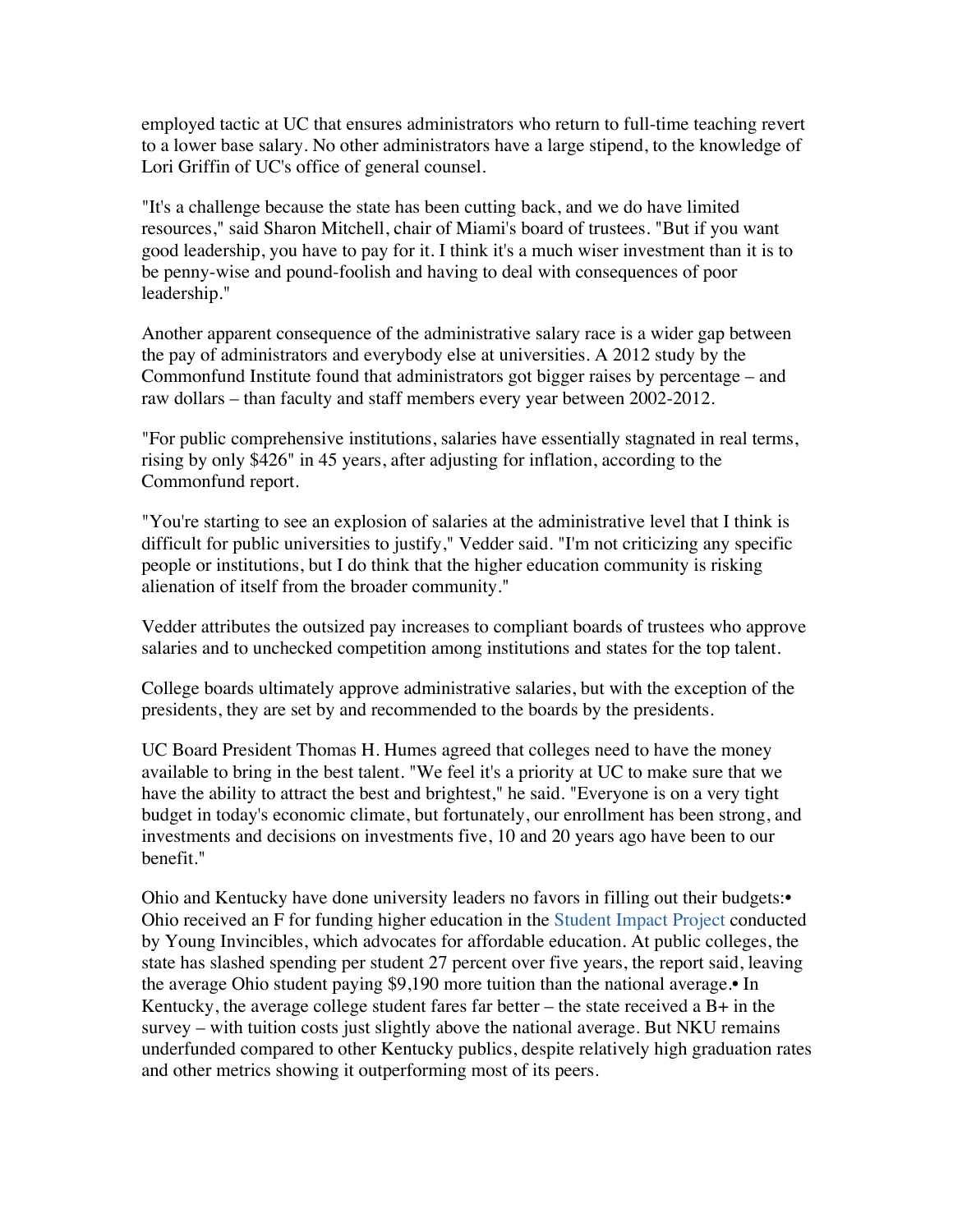"If we received the median state support for Kentucky's comprehensive universities, we would be getting \$16 million more per year in a budget of about \$200 million," NKU's Mearns said. "That is a big difference in terms of our capacity to hire more faculty, staff and to be able to moderate tuition."

With no break in tight budgets on the horizon, NKU will continue walking the tight rope between paying competitive salaries and balancing the books.

"Moving forward, we have to be very cautious about how we pay top administrators," NKU Board of Regents Chair Dennis Repenning said. "That has to be done in balance with what we're paying our faculty people as well."

NKU, a much younger institution than UC or Miami, had just two administrators crack the top 25 in pay among the schools, which isn't necessarily a disadvantage, Repenning said.

Are we having a hard time competing because our budget is not as high as at Miami or UC? I think not. We're still able to attract the very best candidates. They still want to come to NKU because of the flexibility we can provide," he said.

Among Ohio's public universities, UC lags only Ohio State and Case Western universities in administrative pay, giving President Santa Ono the flexibility he needs to attract the best candidates, he said.

"We're competitive," he said.

Ono challenged the notion that individual universities couldn't unilaterally limit administrative pay, pointing out his own decision to forgo his bonuses this school year and for 2014-15.

"I've taken steps to limit raises and bonuses," he said. "It is possible for presidents and institutions to control pay."

Miami enjoys a much larger endowment and additional resources than NKU, but it also faces funding challenges, foremost a smaller share of state spending than most Ohio public schools – an average of \$8,000 less per student.

"We've got to have a salary that's somewhere in the ballpark, but what we're trying to sell is the opportunities that are here and the kind of place we are, working with a team of people with common vision and a place where you can move the dial," President David Hodge said.

Pay was not Hodge's first priority when he considered the top post at Miami. "No. 1 was the place. I just assumed that we were going to find a salary that was okay. I didn't expect it to be at the top or the bottom of the heap. But I came here because this is a place that I could make a difference," he said.

In his experience hiring subordinates, Hodge can't recall a single candidate who declined